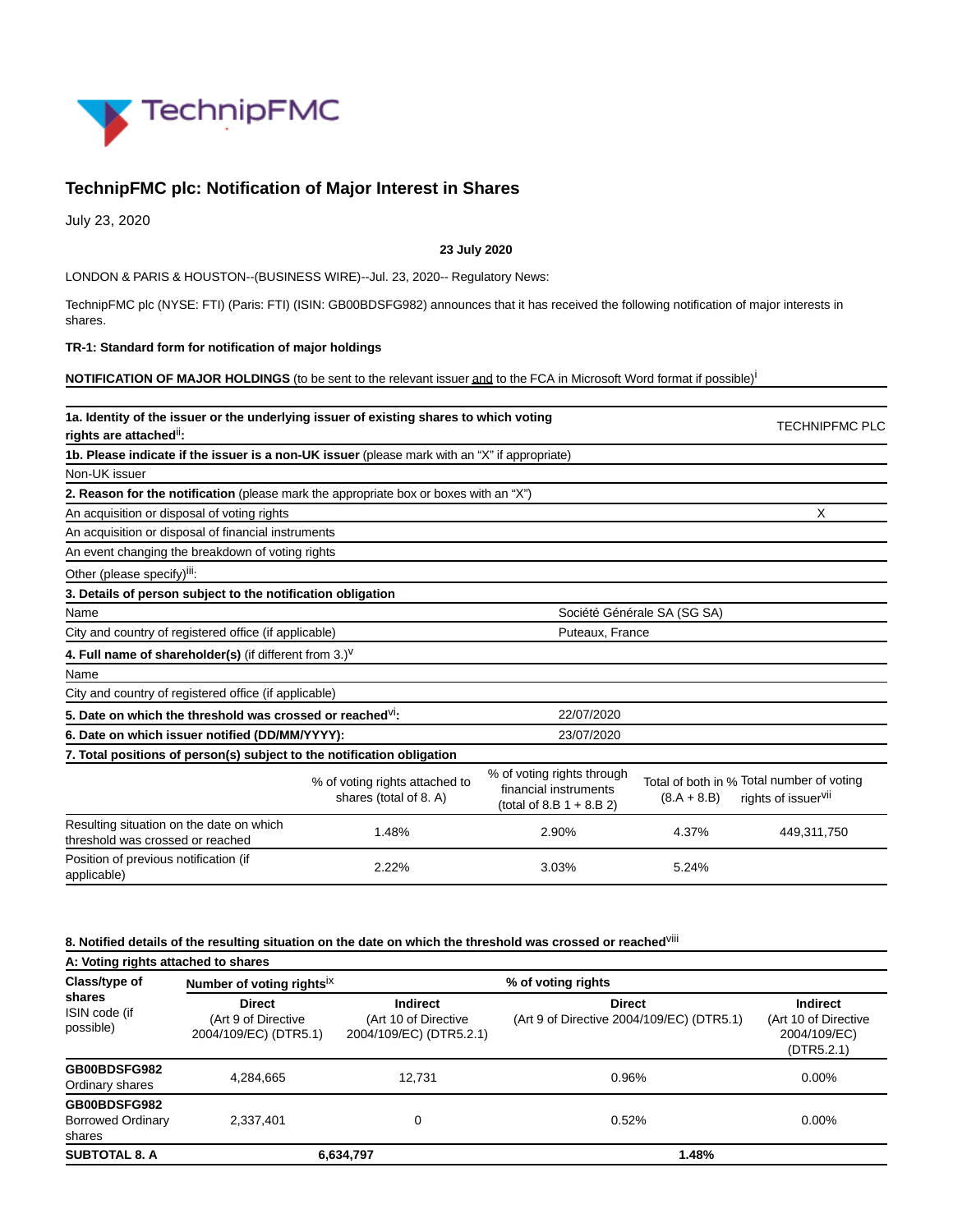### **B 1: Financial Instruments according to Art. 13(1)(a) of Directive 2004/109/EC (DTR5.3.1.1 (a))**

**Type of financial instrument**

**date**x

**Expiration Exercise/ Conversion Period**xi **Number of voting rights that may be acquired if the instrument is exercised/converted.**

**% of voting rights**

## **SUBTOTAL 8. B 1**

| B 2: Financial Instruments with similar economic effect according to Art. 13(1)(b) of Directive 2004/109/EC (DTR5.3.1.1 (b)) |                                    |                                          |                                                         |                         |                    |  |
|------------------------------------------------------------------------------------------------------------------------------|------------------------------------|------------------------------------------|---------------------------------------------------------|-------------------------|--------------------|--|
| <b>Type of financial</b><br>instrument                                                                                       | <b>Expiration</b><br>$date^{\chi}$ | Exercise/<br><b>Conversion Period XI</b> | <b>Physical or</b><br>cash<br>settlement <sup>xii</sup> | Number of voting rights | % of voting rights |  |
| Contract for<br>Difference                                                                                                   | N/A                                | N/A                                      | Cash                                                    | 54,907                  | 0.01%              |  |
| Call option on basket                                                                                                        | 03/01/2033                         | Till 03/01/2033                          | Cash                                                    | 1,580,667               | 0.35%              |  |
| Call option                                                                                                                  | 03/01/2033                         | Till 3/1/2033                            | Cash                                                    | 1,150,000               | 0.26%              |  |
| Call option                                                                                                                  | 16/12/2022                         | 16/12/2022                               | Cash                                                    | 150                     | 0.00%              |  |
| Call option                                                                                                                  | 17/12/2021                         | 17/12/2021                               | Cash                                                    | 142                     | 0.00%              |  |
| Call option                                                                                                                  | 18/09/2020                         | 18/09/2020                               | Cash                                                    | 763,390                 | 0.17%              |  |
| Call option                                                                                                                  | 18/12/2020                         | 18/12/2020                               | Cash                                                    | 426,934                 | 0.10%              |  |
| Call option                                                                                                                  | 19/03/2021                         | 19/03/2021                               | Cash                                                    | 294,261                 | 0.07%              |  |
| Call option                                                                                                                  | 18/06/2021                         | 18/06/2021                               | Cash                                                    | 104,422                 | 0.02%              |  |
| Put option                                                                                                                   | 03/01/2033                         | Till 3/1/2033                            | Cash                                                    | 575,000                 | 0.13%              |  |
| Put option                                                                                                                   | 18/09/2020                         | 18/09/2020                               | Cash                                                    | 990,056                 | 0.22%              |  |
| Put option                                                                                                                   | 18/12/2020                         | 18/12/2020                               | Cash                                                    | 405,691                 | 0.09%              |  |
| Put option                                                                                                                   | 19/03/2021                         | 19/03/2021                               | Cash                                                    | 48,644                  | 0.01%              |  |
| Put option                                                                                                                   | 21/08/2020                         | 21/08/2020                               | Cash                                                    | 400,000                 | 0.09%              |  |
| Put option                                                                                                                   | 18/06/2021                         | 18/06/2021                               | Cash                                                    | 30,574                  | 0.01%              |  |
| Listed call warrants                                                                                                         | 03/01/2033                         | Till 3/1/2033                            | Cash                                                    | 2,717,231               | 0.60%              |  |
| Listed call warrants                                                                                                         | 17/12/2021                         | 17/12/2021                               | Cash                                                    | 56                      | 0.00%              |  |
| Listed call warrants                                                                                                         | 18/09/2020                         | 18/09/2020                               | Cash                                                    | 677,231                 | 0.15%              |  |
| Listed call warrants                                                                                                         | 18/12/2020                         | 18/12/2020                               | Cash                                                    | 392,226                 | 0.09%              |  |
| Listed call warrants                                                                                                         | 19/03/2021                         | 19/03/2021                               | Cash                                                    | 255,681                 | 0.06%              |  |
| Listed call warrants                                                                                                         | 18/06/2021                         | 18/06/2021                               | Cash                                                    | 98,394                  | 0.02%              |  |
| Listed put warrants                                                                                                          | 03/01/2033                         | Till 3/1/2033                            | Cash                                                    | 575,000                 | 0.13%              |  |
| Listed put warrants                                                                                                          | 18/09/2020                         | 18/09/2020                               | Cash                                                    | 790,056                 | 0.18%              |  |
| Listed put warrants                                                                                                          | 18/12/2020                         | 18/12/2020                               | Cash                                                    | 405,691                 | 0.09%              |  |
| Listed put warrants                                                                                                          | 19/03/2021                         | 19/03/2021                               | Cash                                                    | 48,644                  | 0.01%              |  |
| Listed put warrants                                                                                                          | 21/08/2020                         | 21/08/2020                               | Cash                                                    | 200,000                 | 0.04%              |  |
| Listed put warrants                                                                                                          | 18/06/2021                         | 18/06/2021                               | Cash                                                    | 30,574                  | 0.01%              |  |
|                                                                                                                              |                                    |                                          | <b>SUBTOTAL</b><br>8.B.2                                | 13,015,622              | 2.90%              |  |

**9. Information in relation to the person subject to the notification obligation** (please mark the Applicable box with an "X")

Person subject to the notification obligation is not controlled by any natural person or legal entity and does not control any other undertaking(s) holding directly or indirectly an interest in the (underlying) issuerxiii **Full chain of controlled undertakings through which the voting rights and/or the** financial instruments are effectively held starting with the ultimate controlling natural person or legal entity<sup>xiv</sup> (please add additional rows as necessary) X **Name**xv **% of voting rights if it equals or is higher than the notifiable threshold % of voting rights through financial instruments if it equals or is higher than the notifiable threshold Total of both if it equals or is higher than the notifiable threshold**